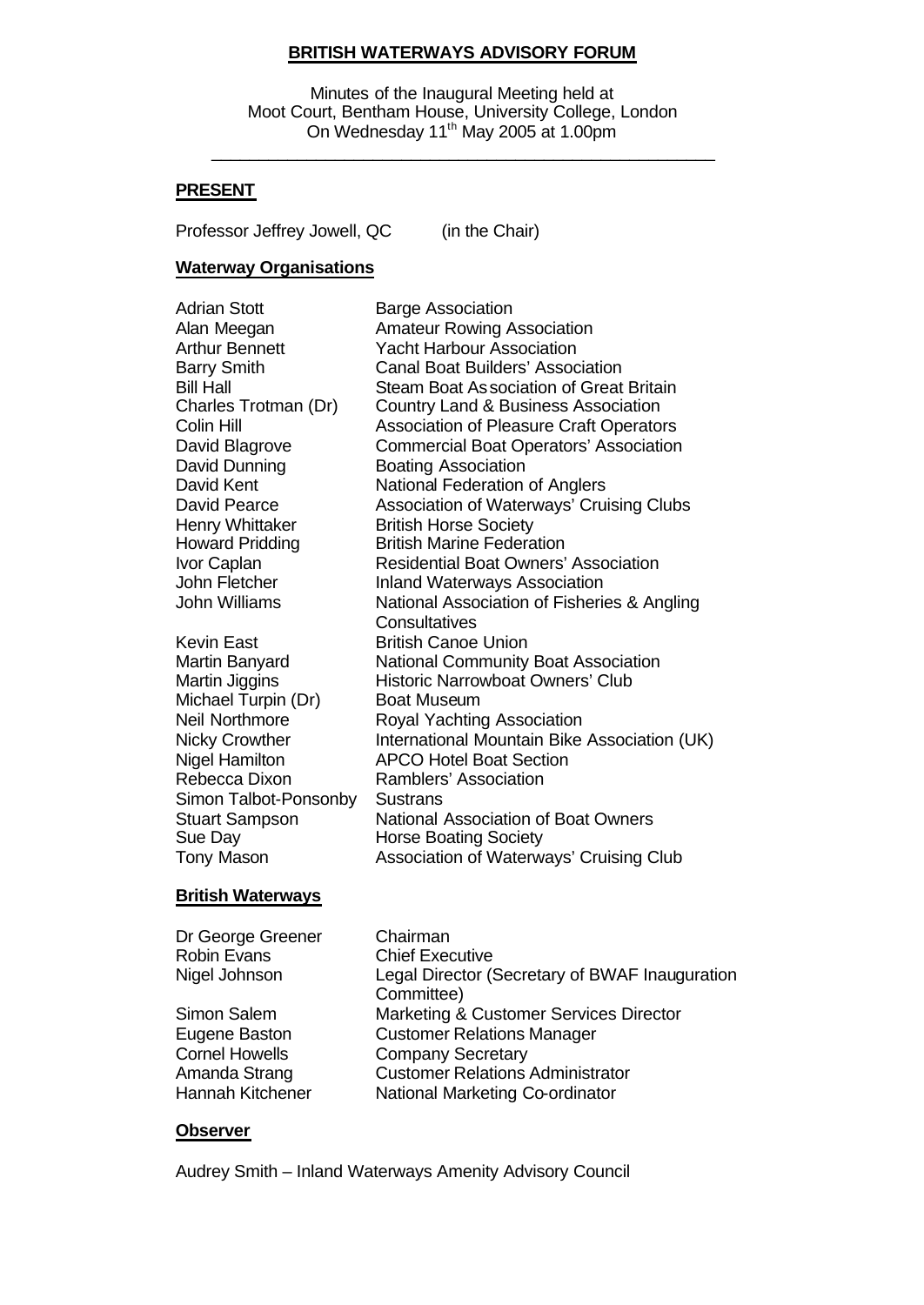# **Apologies for Absence**

| Karen Capper          | <b>Anglers Conservation Association</b> |
|-----------------------|-----------------------------------------|
| John Hustwick         | <b>Electric Boat Association</b>        |
| <b>Cedric Rainer</b>  | <b>Towpath Action Group</b>             |
| Chris Leah            | <b>Wooden Canal Boat Society</b>        |
| <b>Scott Deverell</b> | <b>Yacht Harbour Association</b>        |

## **WELCOME & INTRODUCTION**

Professor Jowell, Chairman of the Inauguration Committee, welcomed everyone present to University College, London and briefly set out the day's proceedings. Professor Jowell had chaired the meetings of the Working Group that had prepared the draft constitution of the British Waterways Advisory Forum (BWAF).

# **RESOLUTIONS**

In considering the proposed formal resolutions to establish BWAF the meeting had before it the following documentation:

- Agenda for the Inaugural Meeting of the BWAF;
- A background note to the setting up of the BWAF, its intended purpose and an outline of its framework;
- Draft Constitution of the BWAF.
- Draft Memorandum of Understanding between the BWAF and BW.
- Statements from candidates for election to Chairperson and Vice-Chair of BWMF.

The following resolutions were then considered and voted on by a show of hands.

# **1. Adoption of the Constitution for the British Waterways Advisory Forum.**

There was a short debate about whether heritage should be added as a separate constituency for Agenda Meetings (Para 29) but it was agreed the proposed arrangements for such meetings should ensure this was properly covered.

The resolution was then adopted unanimously.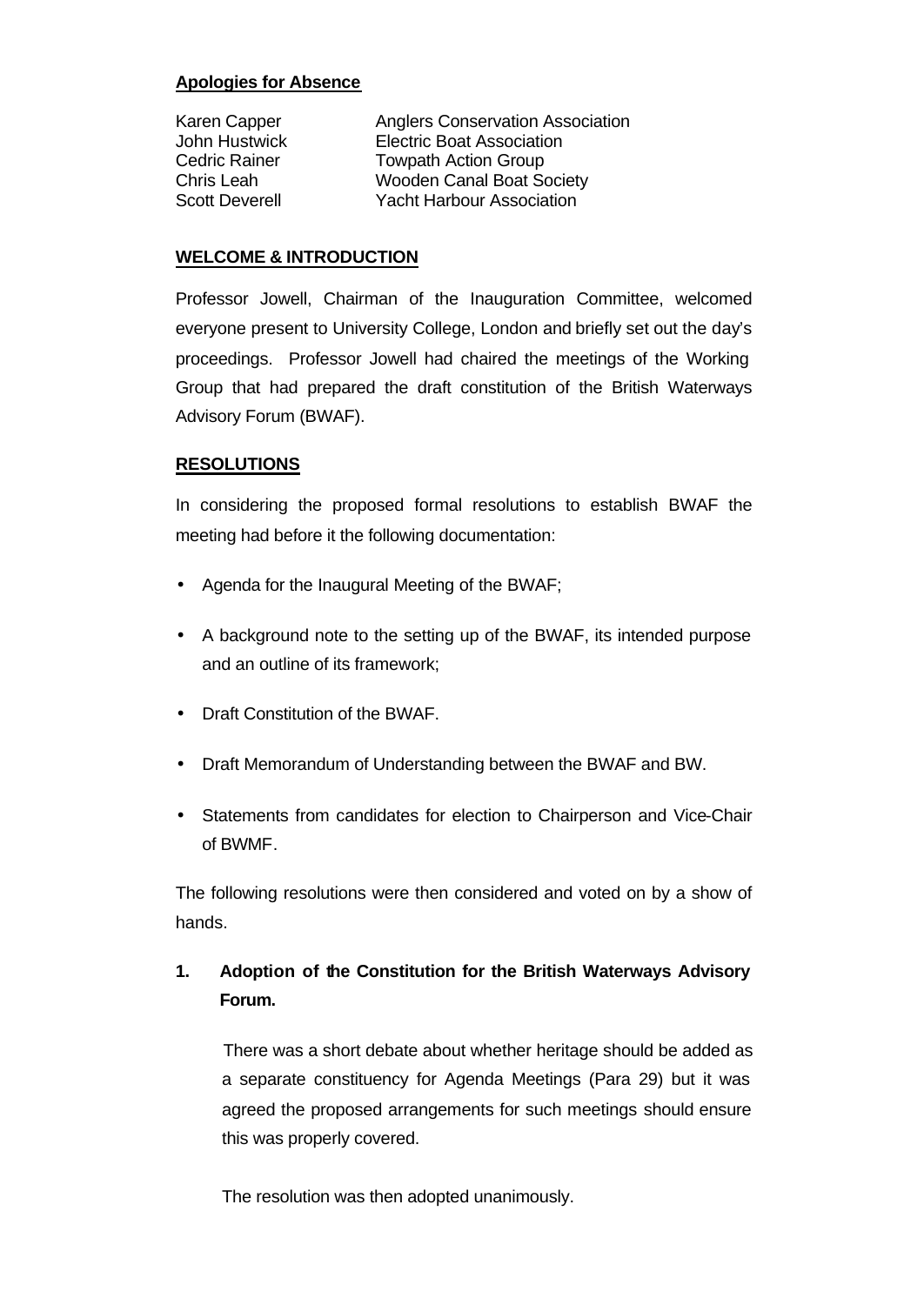**2. That the Chairman of the Forum to be elected at the meeting be authorised to agree a memorandum of understanding with British Waterways, in, or substantially in the form of the draft circulated with the notice of the meeting.**

In the discussion, it was agreed the Chairman should be cognizant of the meeting's view that the reference in Para 5.2 of the draft memorandum, which had the effect of excluding issues which were already subject to other consultation or public consideration initiated by BW, was unduly restrictive.

The resolution was then adopted unanimously.

**3. Proposed resolution from the Association of Waterways Cruising Clubs that either the Chairman or Vice-Chairman of BWAF should automatically be entitled to occupy one of the places on the Ombudsman Committee.**

In the discussion the Inauguration Committee's reasons for not recommending such a course of action were explained. These included issues of workload for those involved, that the bodies had different roles and skills requirements. Further, as free-standing bodies, people were not precluded from standing for both.

The motion failed (8 in favour and 17 against).

# **4. Election of Chairman and Vice-Chairman to serve from the close of the Inaugural Meeting.**

Before proceeding with the vote, Professor Jowell referred to the written statements received from the nominated candidates and invited additional questions to them. None were received.

Following the vote, which was scrutinised by Audrey Smith, it was announced the Howard Pridding, BMF, had been elected Chairman of BWAF and Dr David Fletcher, RYA, had been elected Vice-Chairman.

Professor Jowell also announced that in a separate vote for membership of the Ombudsman Committee, those receiving the three highest votes were Nigel Stevens, (BMF), Sam Hollis (RYA) and Ann Davis (APCO).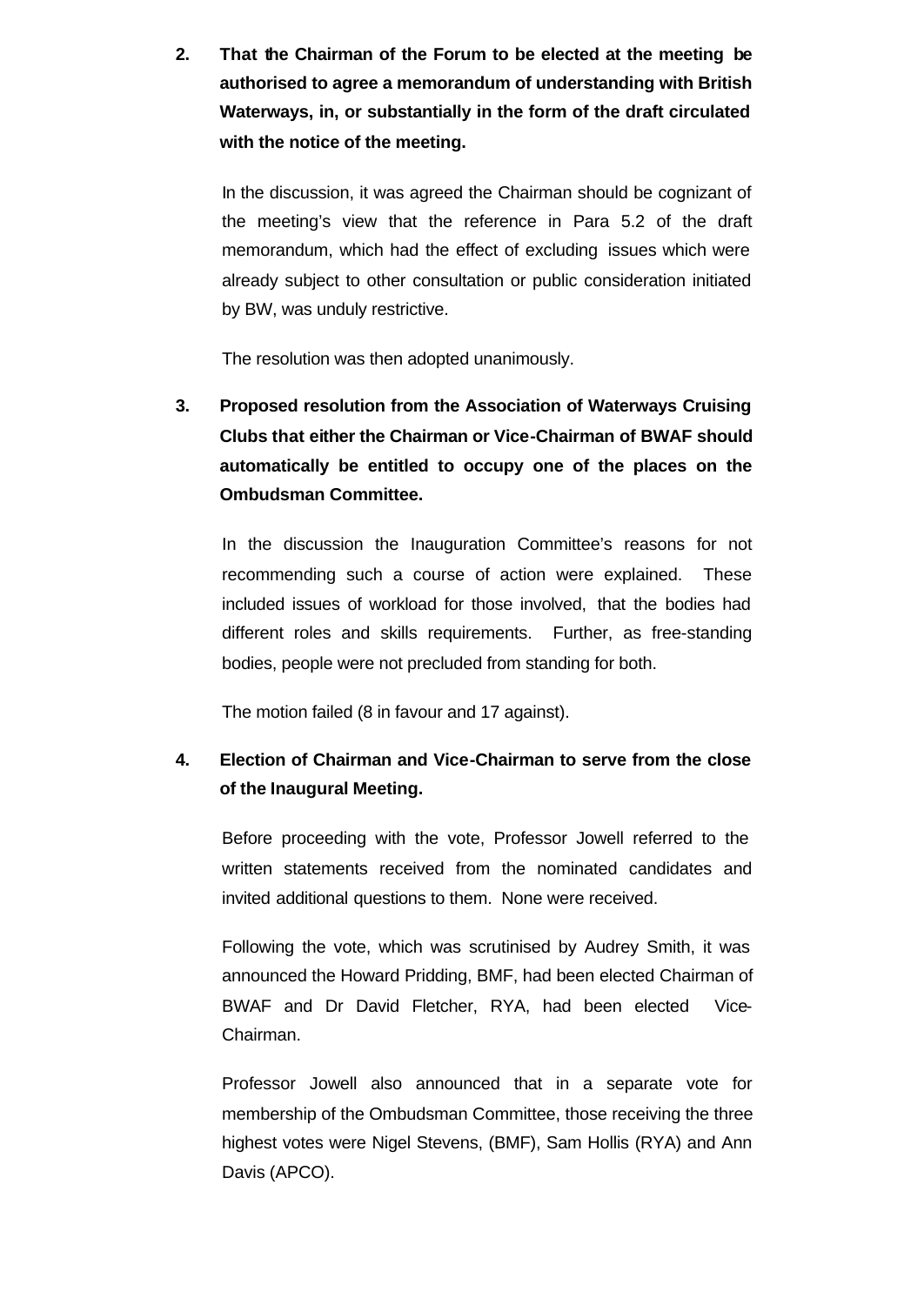Howard Pridding then thanked the meeting for its vote. He felt there were now important opportunities for all involved: for BW to demonstrate its commitment to Openness and Accountability and for the Forum to come together constructively and build its reputation and credibility. His approach would be inclusive and he would want to ensure he had met everyone involved as soon as possible. [Dr Fletcher was unable to attend the meeting].

Dr Greener responded for BW welcoming the election of Mr Pridding and emphasising BW's commitment to engage with the forum. As an exemplar public organisation, it needed to take account of all the people it served. With its improved consultation procedures, the establishment of the Ombudsman Committee and now the Forum, where it could exchange views on important strategic issues, this goal should be secured.

### **TOPICS FOR DISCUSSION AT FORTHCOMING FORUM MEETINGS**

The meeting considered suitable topics for discussion at forthcoming meetings.

Three topics covered in a note provided by AWCC were agreed:

- The Property portfolio;
- **Dredging Strategy**
- Affordable Boating

Other suitable topics were then proposed as follows: -

- allied to dredging was the environmental quality of the rest of the canal corridor, particularly towpaths and vegetation;
- on the property portfolio, robust and succinct arguments to counter unhelpful political stances were needed;
- a comprehensive network strategy prioritising enhancements and new waterways;
- balanced approach to use of the towpath, including addressing illegitimate use ;
- crime and anti-social behaviour on waterways;
- national standards for facilities, particularly moorings, water points and rubbish removal;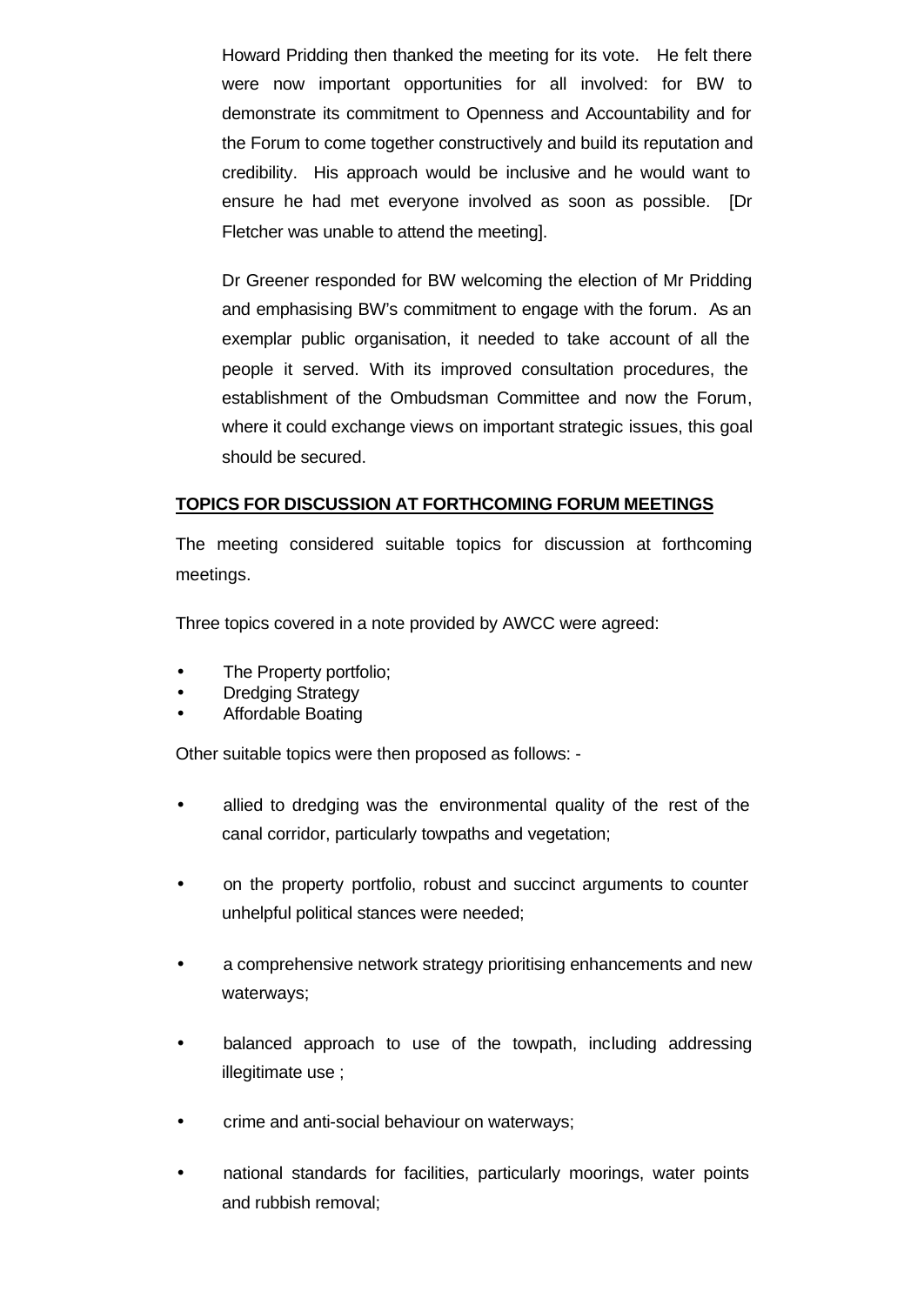- access for trail boats;
- increased attention to environmental quality of canals and their benefit e.g. as green corridors. Also water quality. Ensuring canal works are not detrimental to these;
- heritage;
- communication by BWAF to stakeholders;
- arrangements for BWAF to use local user groups as sounding boards.

Dr Greener then commented generally on the future work of BWAF and some topics proposed by BW.

He felt that one consequence of the Forum would be an increase in mutual trust with greater sharing of information and added value to published documents (e.g. Annual Report/Plan for Future).

He re-emphasised the Forum's focus on policy and strategy and that not all the suggested topics came within that ambit. Some should properly be referred to other bodies e.g. canal corridor and boating forums.

He felt that formal procedures would evolve in the Forum to cover important issues whilst informal debate continued in parallel.

Dr Greener then referred to the specific issues raised. BW welcomed the focus on the property portfolio, including the political context, and on dredging on which it had much information to share. Affordable boating was a vital strategic issue on which there were many ideas and these needed to be discussed and refined into a workable proposal.

Additional issues that BW would raise for consideration were:

- freight including public subsidy questions;
- intensity of use (congestion and water resources).
- on restoration, which had been raised by the meeting, BW would wish to widen the strategic debate and to introduce ideas of its own, including standards of the existing restorations e.g. (Rochdale), due diligence on them, risks, unfunded elements balanced against other funding priorities (e.g. in context of Droitwich).